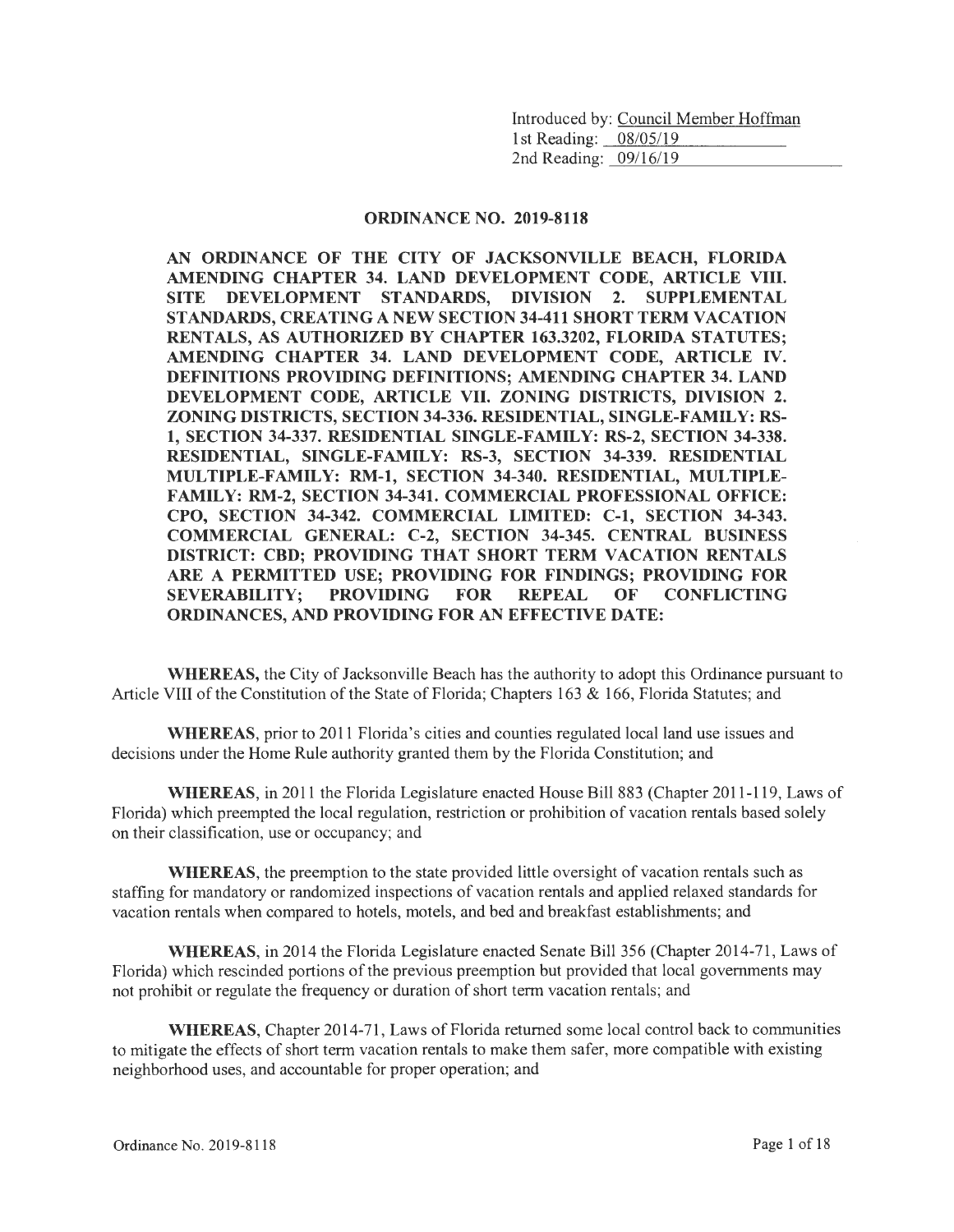**WHEREAS,** short term vacation rentals cannot be prohibited and are therefore a permitted use in all zoning districts where residential uses are a permitted or conditional use; and

**WHEREAS,** single-family, two-family, and townhouse neighborhoods and their required infrastructure are generally designed to accommodate typical residential homes; and

**WHEREAS,** local governments apply design standards tailored for residential neighborhoods for their roads, driveways, emergency services planning, public shelters, emergency evacuation plans, solid waste collection, utilities, buffers, other infrastructure impacts along with the corresponding fair and proportionate impact/connection fees; and

**WHEREAS,** short term vacation rentals located in residential neighborhoods without regulation or standards for mitigation may create disproportional impacts related to their size, excessive occupancy, and lack of proper facilities; and

**WHEREAS,** permanent residents of single-family, two-family, and townhouse dwelling units inherently understand and know their physical surroundings, to include any safety gaps and potential risks to life and safety due to daily familiarity; and

**WHEREAS,** due to the transient nature of the occupancy short term vacation rental, occupants are unfamiliar with local hurricane evacuation plans, the location of fire extinguishers, residence exit routes, pool and home safety features and similar life safety measures as would readily be provided to guests in traditional lodging establishments; and

**WHEREAS,** short term vacation rentals may be created in single-family, two-family, or townhouses built prior to current building codes that require minimum life safety improvements, such as smoke detectors, carbon monoxide detectors, pool alarms, pool safety drains, and other such life safety equipment; and

**WHEREAS,** transient public lodging establishments such as vacation rentals are required to comply with the Florida Building Code and the Florida Fire Prevention code regarding life safety equipment, inspections, and enforcement programs; and

**WHEREAS,** short term vacation rentals located within established neighborhoods may disturb the quiet enjoyment of the neighborhood, lower property values, and burden the design layout of typical residential neighborhoods; and

**WHEREAS,** short term vacation rentals located within established single-family, two-family, and townhouse neighborhoods may create compatibility impacts, including but not limited to, excessive noise, on-street parking, accumulation of trash, and diminished public safety; and

**WHEREAS,** traditional lodging establishments (hotels, motels, and bed & breakfast inns) are restricted to commercial and other non-residential zoning districts where the intensity of use is separated from the quiet residential uses; and

**WHEREAS,** traditional lodging establishments must meet stricter development standards, undergo annual or bi-annual inspections, and meet more stringent operational and business requirements; and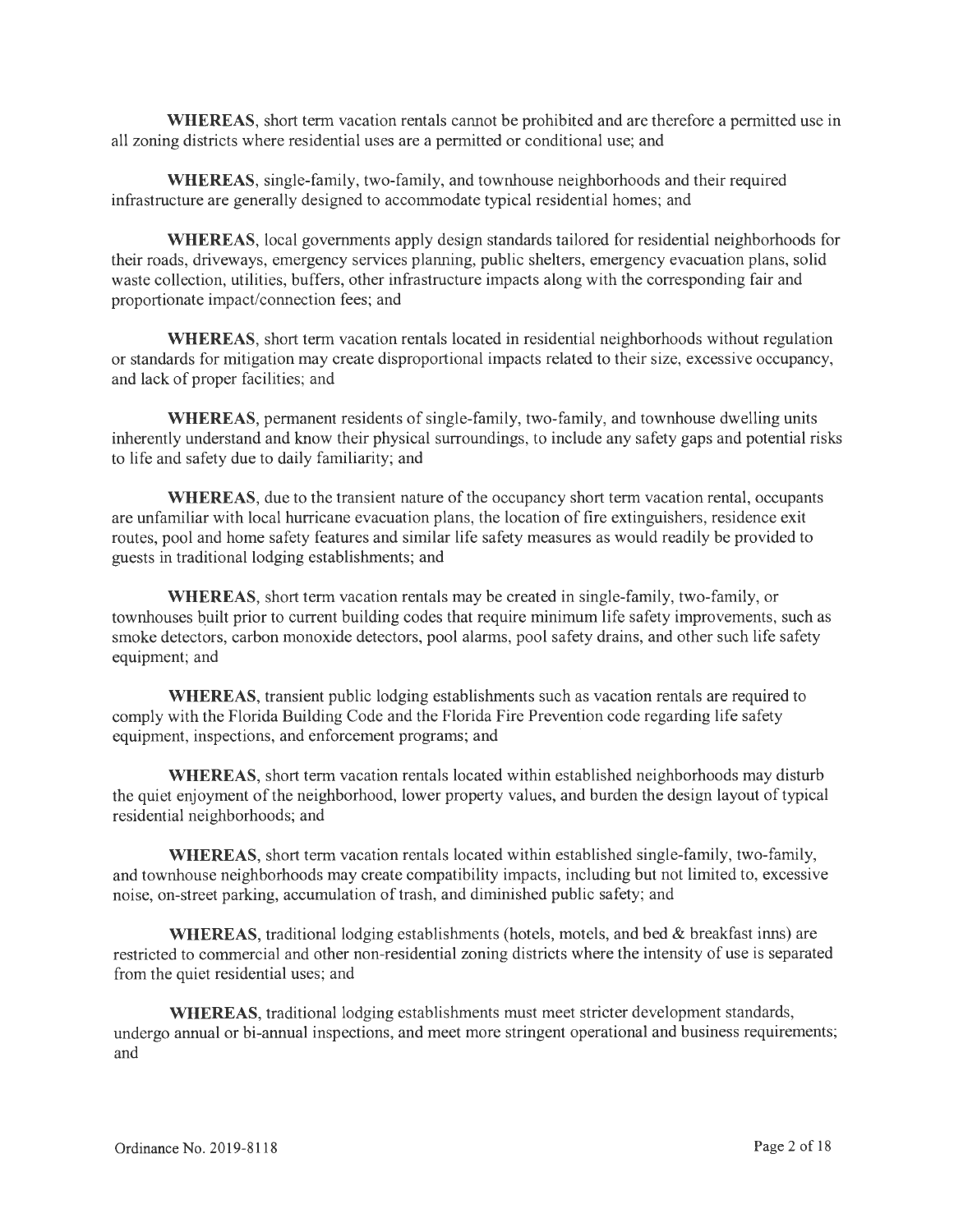**WHEREAS,** traditionally lodging establishments typically must make roadway improvements and/or pay higher transportation, water, sewer, and other impact fees to offset the infrastructure demands created by their use; and

**WHEREAS,** Chapter 720 Florida Statutes provides for the formation and operation of homeowners' associations, independent of government authority; and

**WHEREAS,** such homeowners' associations may or may not exist in all single- and two-family residential neighborhoods; and

**WHEREAS,** such homeowners' associations typically employ property managers and employees or contracted vendors to monitor maintenance, upkeep, security and/or operation of the property on a frequent basis; and

**WHEREAS,** homeowners' associations are governed by covenants, restrictions and bylaws of the governing associations; and

**WHEREAS,** such homeowners' associations which allow short term vacation rentals are not regulated locally at this time, but may be in the future if deemed necessary in the interest of the public health, safety, and welfare; and

**WHEREAS,** multi-unit condominium buildings which allow short term vacation rental units are subject to Florida Statutes Chapter 718 and typically to covenants, restrictions, and bylaws thereof; and

**WHEREAS,** multi-unit condominium buildings are typically constructed to more stringent building code, fire code, and other life safety code standards including sprinkler systems, interconnected fire alarm systems, fire alarm panels, emergency lighting, exit signs, fire extinguishers, and fire wall separation between occupancies; and

**WHEREAS,** multi-unit condominium buildings are routinely inspected for fire and life safety code compliance including fire sprinkler systems, interconnected fire alarm systems, fire alarm panels, fire pumps, emergency lighting, exit signs, backflow prevention, elevator operation, and communications; and

**WHEREAS,** many multi-unit condominium buildings have on-site property managers and employees or contracted vendors to provide maintenance, upkeep, security and/or operation of the property on a frequent basis; and

**WHEREAS,** multi-unit condominium buildings which allow short term vacation rentals are not regulated locally at this time, but may be in the future if deemed necessary in the interest of the public health, safety, and welfare; and

**WHEREAS,** whenever one (1) or more property owner permanently resides at the short term vacation rental located within the same structure the number of renters is minimized and the owner is present to directly manage the property; and

**WHEREAS,** an on-site owner permanently residing in a short term vacation rental is likely to manage the short term vacation rental more restrictively because there is a direct, vested interest in its use and maintenance; and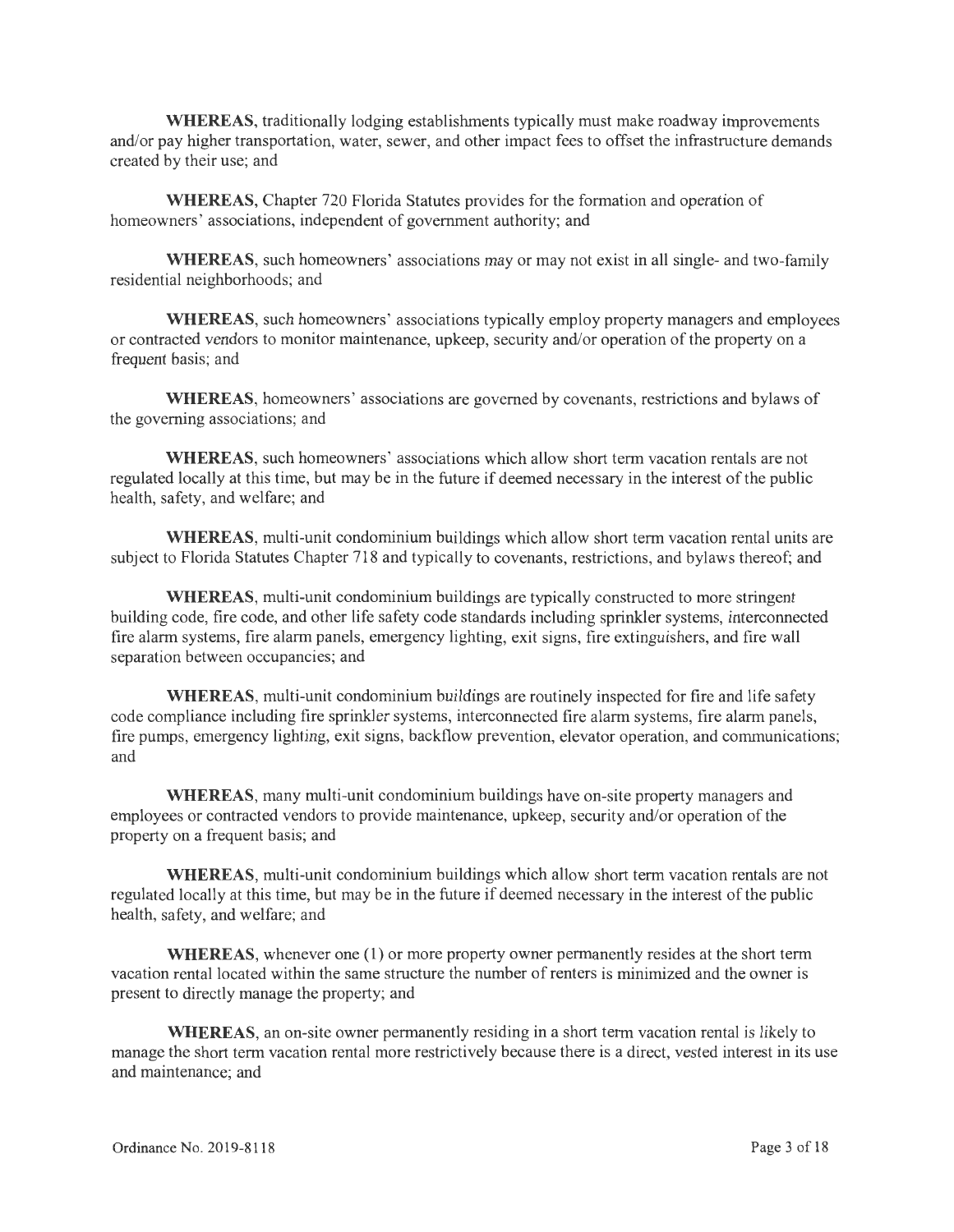**WHEREAS,** owner-occupied short term vacation rentals are not regulated locally at this time, but may be in the future if deemed necessary in the interest of the public health, safety, and welfare; and

**WHEREAS,** permanent residents within residential neighborhoods often establish long-term friendships, social norms, and a sense of community which often leads to mutual respect among property owners; and

**WHEREAS,** a permanent residence is typically the largest investment a family will make in their lifetime, with the homestead held sacred in popular culture as the heart and center of the family unit; and

**WHEREAS,** permanent residents within established residential neighborhoods deserve the right to tranquility and peaceful enjoyment of their home without intrusion by an excessive number of transient occupants; and

**WHEREAS,** the City of Jacksonville Beach promotes tourism, including appreciation and enjoyment of its pristine beaches, fishing pier, boardwalk, historic sites, and entertainment options; and

**WHEREAS,** many local governments in the State of Florida, and across the nation, have instituted standards to minimize the potential negative impacts of short term vacation rentals on the permanent residents; and

**WHEREAS,** the City of Jacksonville Beach has experienced a significant increase in the construction of new, oversized structures and the repurposing of existing residential homes for the primary purpose of serving as short term vacation rentals for up to as many as seventeen (17) individuals; and

**WHEREAS,** although family size per residence varies, the most recent data from the 2010 U.S. Census indicates the City of Jacksonville Beach average family size is 2. 74 persons; and

**WHEREAS,** the 2010 U.S. Census data further indicates the average household size in the City of Jacksonville Beach is 2.11 persons; and

**WHEREAS,** the operation of short term vacation rentals in established neighborhoods in the City of Jacksonville Beach may create a large disparity in short term vacation rental impacts with more than six (6) times the average occupancy of established owner-occupied residences making the higher occupancy of the short term vacation rental homes incompatible with established neighborhood; and

**WHEREAS,** utility usage by short term vacation rentals may exceed the usage levels anticipated at the time of initial permitting as a single-family, two-family, or townhouse residence, creating a disparity between the impact and connection fees paid and the system impacts causes by their increased demand; and

**WHEREAS,** the State of Florida through its existing regulatory framework provides for licensing, maintenance, and inspection of hotels and motels; however no similar regulatory framework exists for vacation rentals; and

**WHEREAS,** current vacation rental industry practice is to set maximum limits upon the number of transient occupants within a short term vacation rental unit, but lack provisions for verification and enforcement; and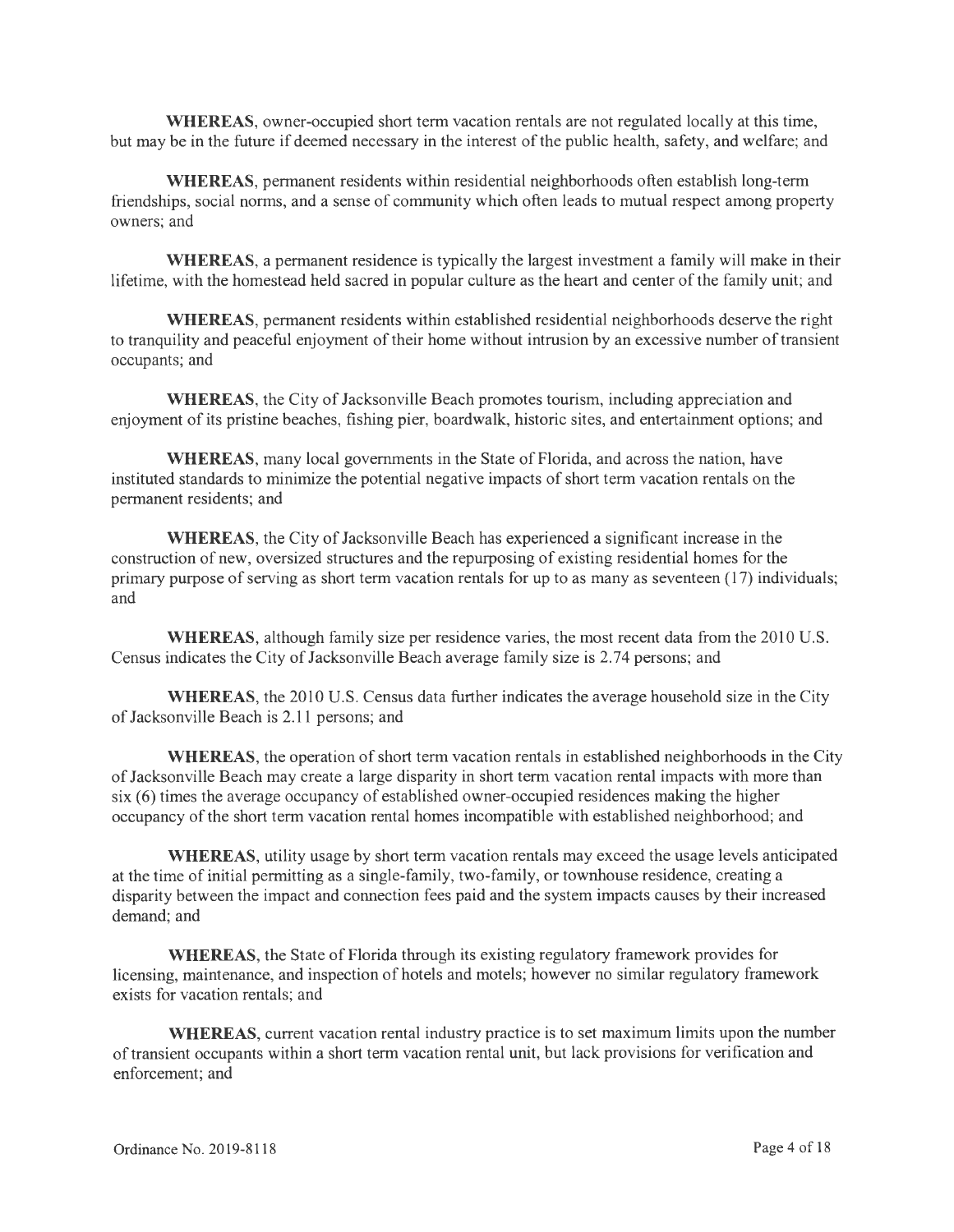**WHEREAS,** current vacation rental industry practice is to charge a flat rental fee for the term of the lease, regardless of transient occupancy count, which may incentivize lessees of oversized structures used as short term vacation rentals to increase the transient occupant count to spread out the cost burden for the rental term among as many payers as possible; and

**WHEREAS,** the City of Jacksonville Beach desires to encourage short term vacation rentals that are safe, compatible with the character of the neighborhood, provide positive impacts for tourism, increase property values, and achieve greater neighborhood compatibility; and

**WHEREAS,** the City of Jacksonville Beach seeks to balance respect for private property rights and incompatibility concerns between the investors in short term vacation rentals and the families investment in permanent single-family, two-family, or townhouse residences in established residential neighborhoods through the use of reasonable rules, regulations, and development standards; and

**WHEREAS,** these regulations are deemed necessary to preserve property values and to protect the health, safety, and general welfare of permanent residents, property owners, investors, transient occupants, and visitors alike; and

**WHEREAS,** these regulations are being promulgated to supplement, but not replace, any existing federal or state law, regulation, or other controls within established residential neighborhoods served by a homeowners' association or condominium associations; and

**WHEREAS,** the City of Jacksonville Beach seeks to regulate vacation rental use of singlefamily, two-family, and townhouses subject to initial inspection requirements, ongoing compliance with these regulations, issuance of and annual renewal of local business tax receipt for short term vacation rental use; and

**WHEREAS,** these regulations do not prohibit or regulate duration or frequency of vacation rentals, but are intended to address the frequent change of transient occupants housed within singlefamily, two-family, and townhouse dwellings within established residential neighborhoods; and

**WHEREAS,** the application of minimum life safety requirements to short term vacation rentals, as required by state law for transient public lodging establishments, ensures that transient occupants are provided the same minimum level of protection as is required by current statutes, regulations, and codes for hotels, motels, and dormitories; and

**WHEREAS,** a maximum occupancy of sixteen ( 16) persons within any short term vacation rental in any zoning district is appropriate because any occupancy of greater than sixteen ( 16) persons falls within a commercial classification of hotel or dormitory for the purposes of the National Fire Protection Association (NFPA) 101 Life Safety Code; and

**WHEREAS,** for purposes of compliance with the National Fire Protection Association (NFPA) 101 Life Safety Code, occupancies of sixteen (16) or fewer persons may be provided in single-family, two-family, or townhouse short term vacation rentals without consideration as a hotel or dormitory and provisions of related life safety requirements; and

**WHEREAS,** the minimum residential safety standards, as adopted by the Florida Legislature as the Residential Swimming Pool Safety Act include provision of swimming pool, spa, and hot tub barriers or alarms so as to reduce the likelihood of child and elder drowning; and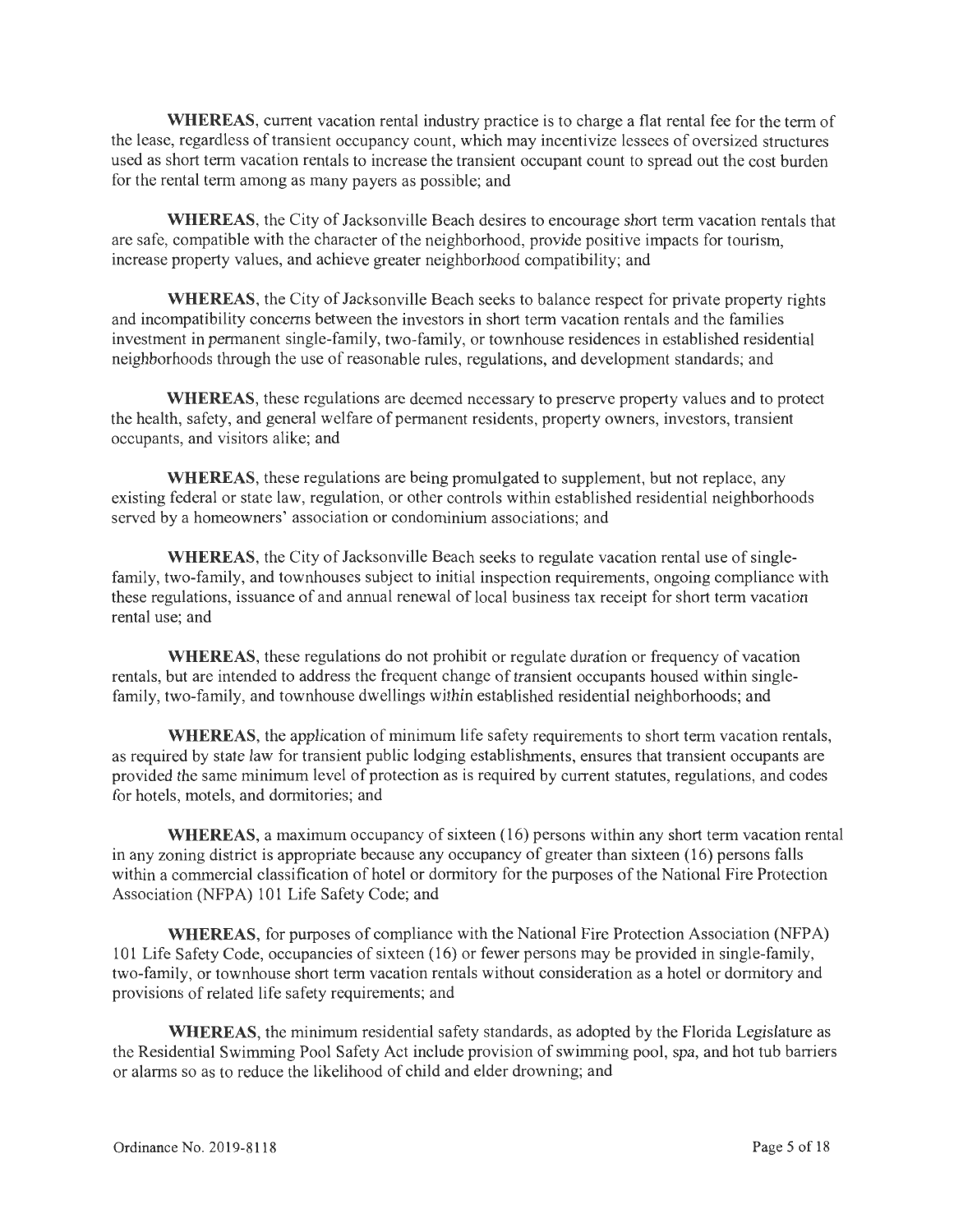**WHEREAS,** bedrooms as so designated within short term vacation rentals shall be considered the equivalent of bedrooms as defined by Florida Statute 381.0065, as may be amended from time to time; and

**WHEREAS,** because of the high occupancy and transient nature of occupants within many short term vacation rentals, fire safety becomes important; and

**WHEREAS,** Section 509.215, Florida Statutes, provides the fire safety requirements for transient public lodging establishments such as vacation rentals; and

**WHEREAS,** short term vacation rentals, as defined herein, must comply with the Florida Fire Prevention Code, Florida Building Code, Florida Administrative Code Chapters 61C and 69A, and Section 509.215, Florida Statutes; and

**WHEREAS,** site specific short term vacation rental standards, such as, minimum parking standards, solid waste handling and containment, and the enforcement of quiet hours, serve to maintain the decorum that exists among owners in established residential neighborhoods and are better assured by having these same standards conveyed to transient occupants through the duration of their rental; and

**WHEREAS,** transient public lodging establishments and vacation rentals are subject to additional regulatory requirements beyond those normally required of single-family, two-family, and townhouse residences, including business licensing by the State of Florida Department of Business and Professional Regulation's Division of Hotels and Restaurants, obtaining county and local business tax receipts, and collecting and remitting various sales taxes to state and local government; and

**WHEREAS,** a short term vacation rental is a commercial lodging activity; and

**WHEREAS,** some short term vacation rentals are being used exclusively as rentals by investors and/or home owners; and

**WHEREAS,** the establishment of minimum business practices, such as the provision of both lease-specific and property-specific information to lessees, and the designation of a local short term vacation rental responsible party, ensures that the private property rights of the short term vacation rental owner are balanced with the needs of the residents of the City of Jacksonville Beach to protect visitors and tourists and to preserve the general welfare through its limited regulatory power; and

**WHEREAS,** the City of Jacksonville Beach, through its existing regulatory framework, will issue registration certificates to short term vacation rentals conforming to those standards, which will in tum provide a level playing field amongst all providers of short term vacation rental units; and

**WHEREAS,** it is the intent of the City of Jacksonville Beach to provide for the establishment of an enforcement mechanism for those short term vacation rentals which do not adhere to the standards on an initial or continuing basis, with the overall goal of the short term vacation rental program being compliance with established standards and not punitive in scope; and

**WHEREAS,** the City of Jacksonville Beach Planning Commission held a duly noticed public hearing on **July 22, 2019** and recommended approval of this ordinance; and

**WHEREAS,** the City Council of the City of Jacksonville Beach held a duly noticed public hearing on **August 5, 2019** and approved this ordinance on first reading; and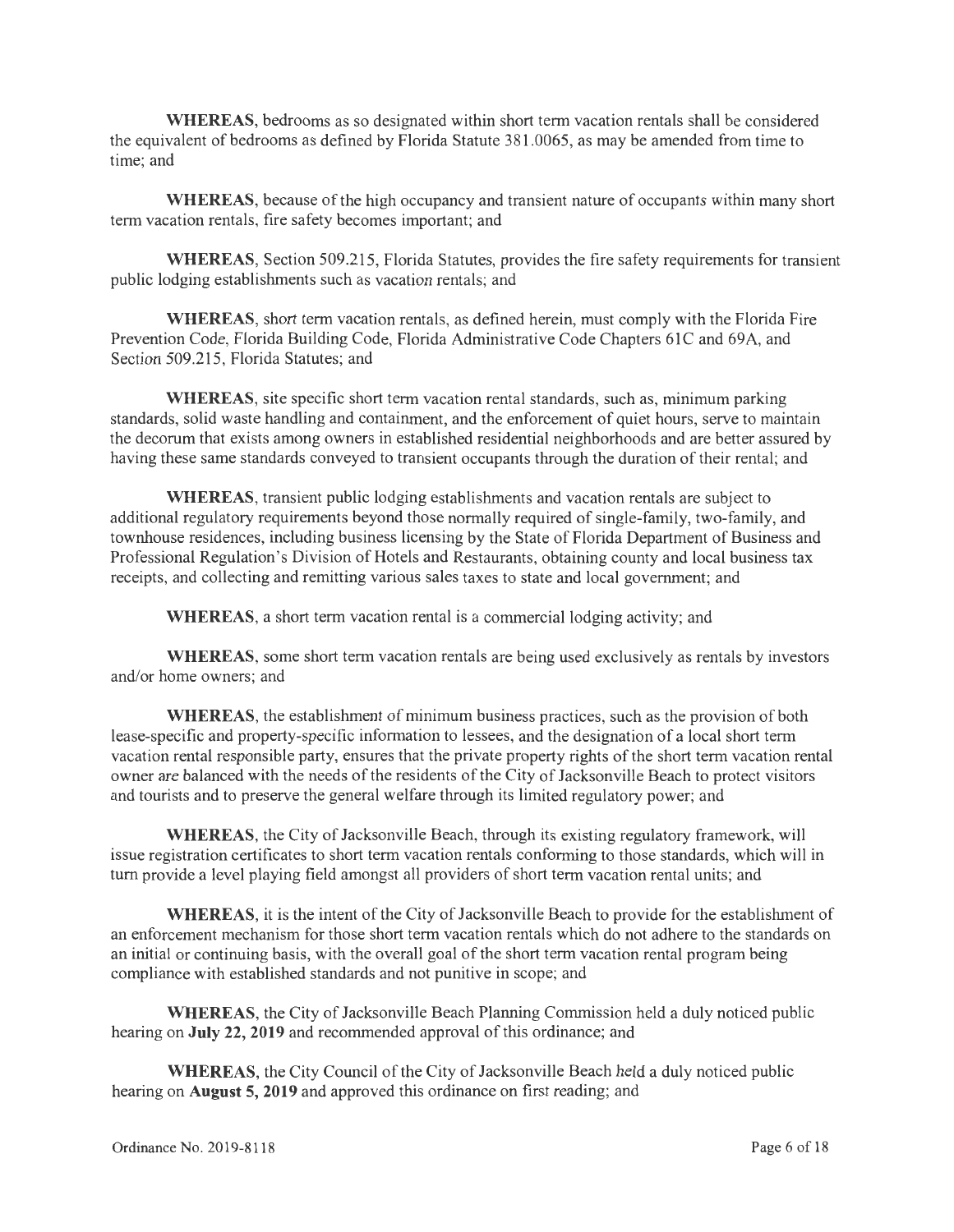**WHEREAS,** the City Council of the City of Jacksonville Beach finds the proposed ordinance will serve to protect the health and safety of residents, adjacent residential uses, and the general neighborhood.

# **NOW, THEREFORE, BE IT ORDAINED BY THE CITY OF JACKSONVILLE BEACH, FLORIDA:**

**SECTION 1. Recitals.** The above recitals are ratified and confirmed as being true and correct and are made a part of this Ordinance and adopted as legislative findings.

**SECTION 2. Amendment of City Code.** That Chapter 34, Article IV. Definitions is hereby amended to add definitions, in proper alphabetical order as follows<sup>1</sup>:

### **Section 34-41. General**

*Bedroom* shall be as defined in Florida Statutes s. 381.0065, as may be amended, and means:

1. A room that can be used for sleeping and that:

a. For site-built dwellings, has a minimum of 70 square feet of conditioned space; b. For manufactured homes, is constructed according to the standards of the United States Department of Housing and Urban Development and has a minimum of 50 square feet of floor area;

c. Is located along an exterior wall;

d. Has a closet and a door or an entrance where a door could be reasonably installed; and

e. Has an emergency means of escape and rescue opening to the outside in accordance with the Florida Building Code.

2. A room may not be considered a bedroom if it is used to access another room except a bathroom or closet.

3. "Bedroom" does not include a hallway, bathroom, kitchen, living room, family room, dining room, den, breakfast nook, pantry, laundry room, sunroom, recreation room, media/video room, or exercise room.

*Collective Registration* means a Short Term Vacation Rental Registration Certificate issued by the City of Jacksonville Beach to a licensed agent who represents a collective group of Short Term Vacation Rental units found on separate locations. A collective registration may not be issued for more than 75 Short Term Vacation Rental units per Registration Certificate.

<sup>&</sup>lt;sup>1</sup> (strikethrough text indicates deletions, underline text indicates additions).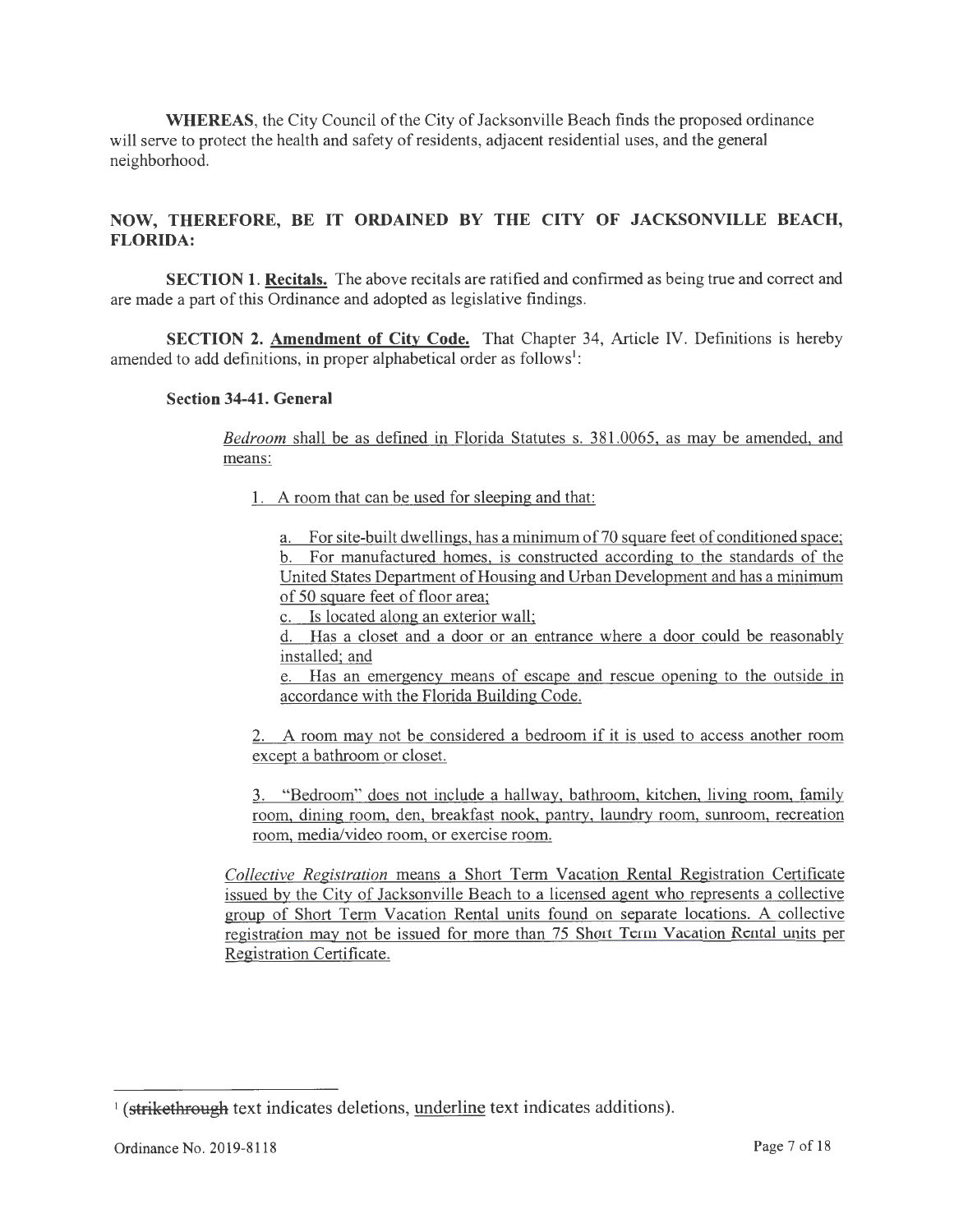*Licensed Agent* means the operator of a management company that has been licensed by the dwelling or unit owner, through a rental agreement or contract between the two parties, to hold out the dwelling or unit for rent on a transient basis. A licensed agent is not required to hold a license from the Division of Real Estate.

### *Short term vacation rental* means

1. Any individually or collectively owned single-family, two-family, or townhouse dwelling unit that is also a Transient Public Lodging Establishment as defined below.

2. Single-family, two-family, or townhouse dwellings subject to deed restrictions and covenants of a home-owners association, condominium units, timeshare projects, and owner-occupied dwelling units renting fifty percent (50%) or less shall not be subject to the regulations of this ordinance.

*Transient occupancy* means occupancy when it is the intention of the parties that the occupancy will be temporary. There is a rebuttable presumption that, when the dwelling unit occupied is not the sole residence of the guest, the occupancy is transient.

*Transient public lodging establishment* means any individually or collectively owned single-family, two-family, or townhouse dwelling unit which is rented to guests more than three times in a calendar year for periods of less than thirty (30) days or one (1) calendar month, whichever is less, or which is advertised or held out to the public as a place regularly rented to guests, as defined in Florida Statutes 509.013(4)(a), as may be amended.

**SECTION** 3. That Chapter 34, Article VIII, Division 2 of the City of Jacksonville Beach Code of Ordinances and Land Development Code is hereby amended by adding new Section 34-411 to read as follows:

# **Section 34-411- Short Term Vacation Rentals.**

- (a) *Applicability.* This section shall apply to short term vacation rentals as defined in section 34- 41.
- (b) *Short term vacation rental minimum requirements.* Short term vacation rentals shall be permitted in all zoning districts where residential use is a permitted or conditional use provided they are in compliance with this section. No person shall rent or lease all or any portion of a dwelling unit as a short term vacation rental as defined in section 34-41 without initially and on a continuing basis:
	- (1) Obtaining a short term vacation rental registration certificate from the City of Jacksonville Beach pursuant to this section;
	- (2) Providing proof of a county business tax receipt from the Consolidated City of Jacksonville pursuant to its ordinances, as may be amended;
	- (3) Providing proof of a local business tax receipt from the City of Jacksonville Beach pursuant to Chapter 15 of the Code of Ordinances, as may be amended;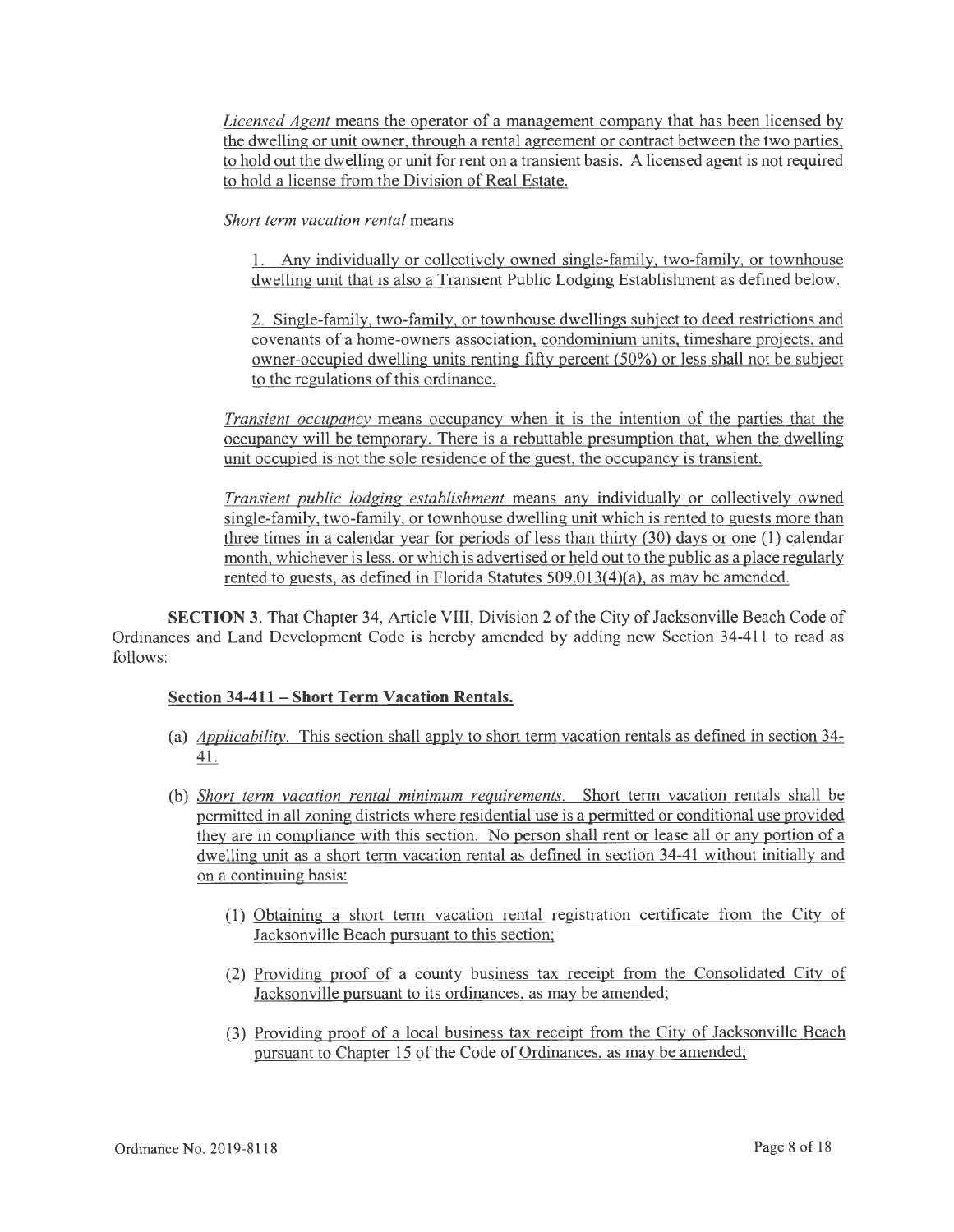- ( 4) Providing proof of a Florida Department of Revenue certificate of registration for purposes of collecting and remitting sales surtaxes, transient rental taxes, and other taxes as may be required by law;
- (5) Providing proof of a Florida Department of Business and Professional Regulation license as a transient public lodging establishment; and
- (6) Providing proof of the Short Term Vacation Rentals current and active account with Duval County Tax Collector for the purpose of collecting and remitting tourist development taxes and other taxes as may be required by law.
- (7) As demonstrated through an affidavit:
	- a. Maintaining initial and ongoing compliance with Short Term Vacation Rental Standards contained herein;
	- b.Maintaining compliance with the Florida Fire Prevention Code, Florida Building Code, and Section 509 .215, Florida Statutes; and
	- c. Maintaining compliance with any local, state, and federal laws, regulations, and standards as may be applicable or amended including Florida Administrative Code Chapters 61C and 69A, as may be amended.
- (c) *Short Term Vacation Rental Standards.* The following Standards shall govern the use of any short term vacation rental as a permitted use:
	- (1) Maximum Occupancy. Maximum occupancy shall be limited to two (2) persons per bedroom plus two. Under no condition shall maximum occupancy exceed sixteen (16) occupants per short term vacation rental unit. For the purpose of calculating maximum occupancy, only individuals over the age of twenty-four (24) months shall be included.
	- (2) Parking Standards. Minimum off-street parking shall be equal to the maximum occupancy as defined in Section  $34-411(c)(1)$  divided by four (4). Where four (4) equates to one  $(1)$  parking space per four  $(4)$  transient occupants. All fractions shall be rounded to the next higher whole number. At no time shall parking block a sidewalk. Off-street parking standards shall be as defined in Article VIII., Division 1 Parking and Loading Standards of the City of Jacksonville Beach Land Development Code. All Short Term Vacation Rental properties with legal non-conforming parking shall be grandfathered for two (2) parking spaces. Grass parking is only permitted on Short Term Vacation Rental properties with legal non-conforming parking where paved parking is not available. Garage spaces shall count if the space is open and available and the transient occupants are given vehicular access to the garage.
	- (3) Solid Waste handling and containment. Short Term Vacation Rentals shall supply the approved solid waste collection container pursuant to the City's franchise agreement. All customers receiving residential and small commercial solid waste collection service pursuant to the city's solid waste franchise contract shall place garbage, rubbish, or, refuse receptacles and all other items at the curbside, unless the franchisee has agreed to provide a special service collection at another location. The container shall be placed at curbside on the day of solid waste pickup and removed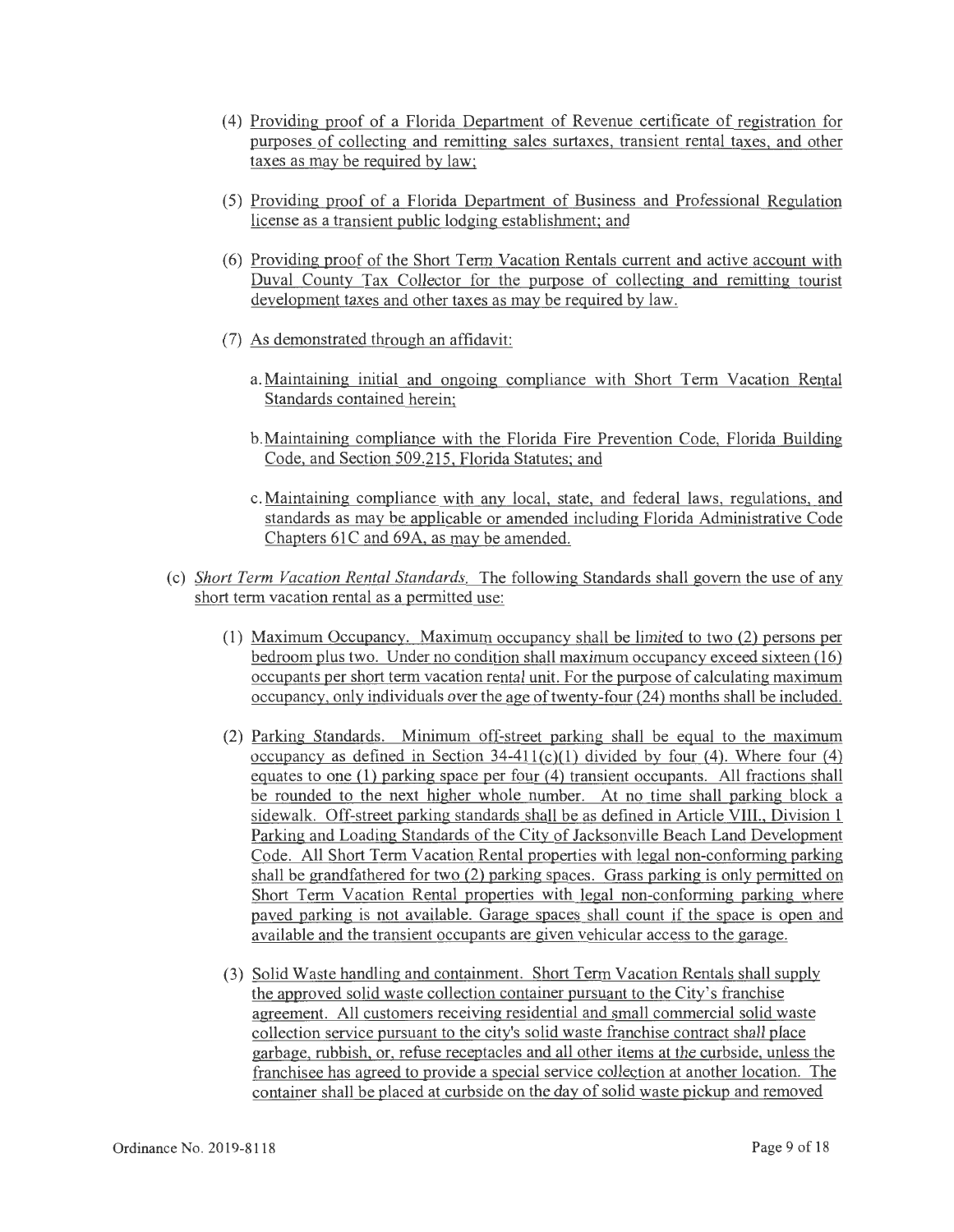from curbside no later than sunrise the following day. Appropriate screening and storage requirements for trash storage containers shall apply per any development approval or local neighborhood standard, whichever is more restrictive.

- ( 4) Minimum short term vacation rental lease agreement wording. The short term vacation rental lease agreement shall contain the minimum information as provided for in subsection  $34-411$ (h).
- (5) Minimum short term vacation rental information required postings. The short term vacation rental shall be provided with posted material as required pursuant to subsection  $34-411(i)$ .
- (6) Designation of a Short Term Vacation Rental Responsible Party capable of meeting the duties required pursuant to subsection  $34-411(g)$  shall be required.
- (7) Advertising. Any advertising of the short term vacation rental unit shall conform to information included in the Short Term Vacation Rental Registration Certificate and property's approval, particularly as it pertains to maximum occupancy. A statement stating that "it is unlawful for a sexual offender or sexual predator to occupy this residence in violation of section 775.215, Florida Statutes precluding such residency within 1,000 feet of any school, child care facility, park, or playground."
- (8) Other standards. Any other standards contained within the City of Jacksonville Beach Land Development Code to include, but not limited to, noise limits, setbacks, stormwater, and similar provision shall be applicable.
- (d) *Short Term Vacation Rental Registration Certificate.* To verify compliance with these Short Term Vacation Rental Standards, any property owner who wishes to use his or her dwelling unit as a short term vacation rental must first apply for and receive a Short Term Vacation Rental Registration Certificate from the City of Jacksonville Beach. The following requirements further apply:
	- (1) The Short Term Vacation Rental Registration Certificate shall be renewed annually for as long as the unit is used as a short term vacation rental.
	- (2) Short Term Vacation Rental Registration Certificates may be issued as a single or collective registration certificate.
	- (3) An annual single or collective Short Term Vacation Rental Registration Certificate fee shall be paid in an amount as determined by Resolution of the City Council of the City of Jacksonville Beach.
	- (4) Short Term Vacation Rental Registration Certificate fees shall be implemented to cover the costs of administration of the Short Term Vacation Rental Registration Certificate, Inspection, and enforcement programs.
	- *(5)* Failure to comply with any of the requirements of this section shall be grounds for revocation or suspension of the Short Term Vacation Rental Registration Certificate in accordance with the requirements contained herein.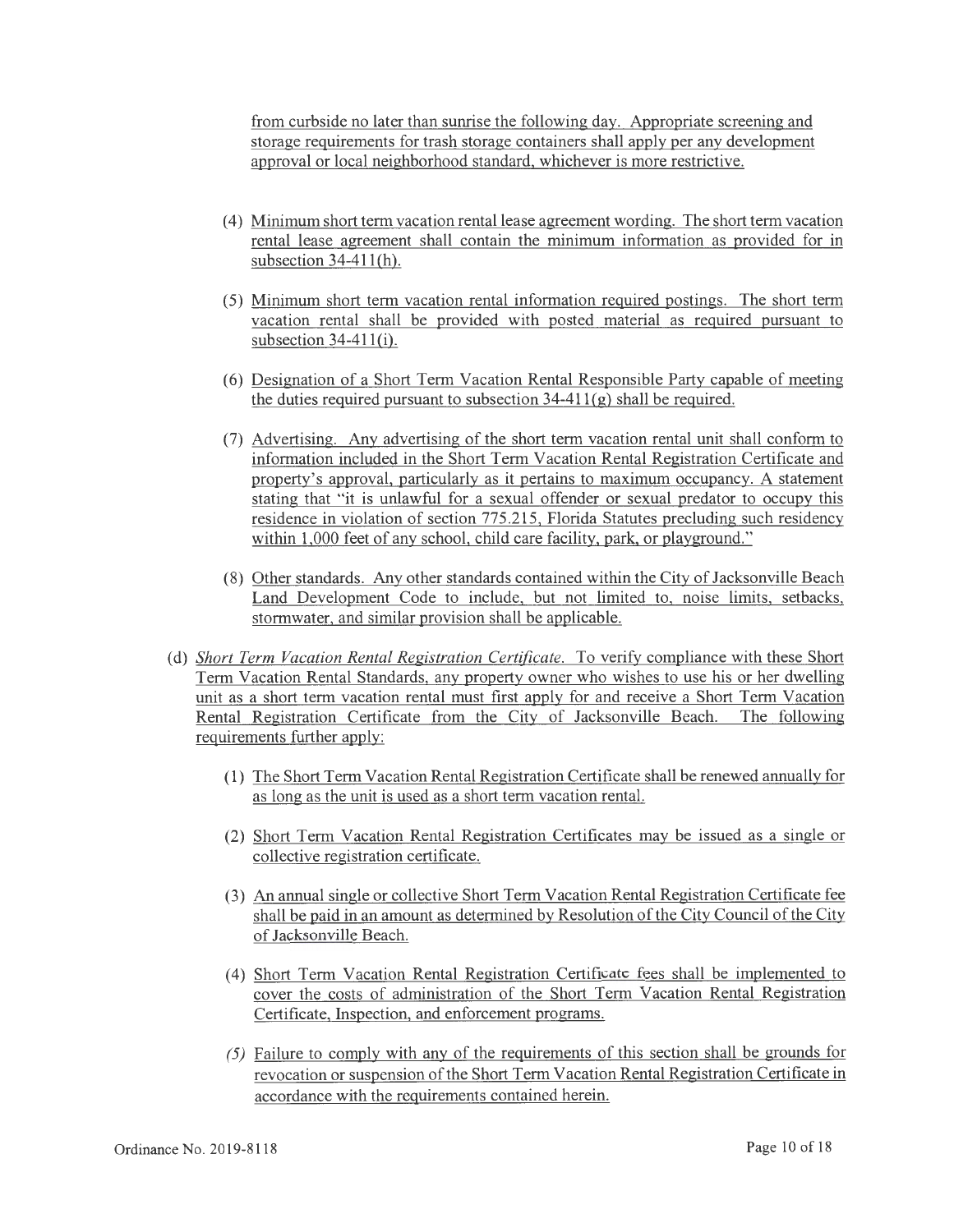- (e) *Application (or a Short Term Vacation Rental Registration Certificate.* Each property owner seeking initial issuance, annual renewal, transfer of ownership, or modification of a Short Term Vacation Rental Registration Certificate shall submit a City of Jacksonville Beach Short Term Vacation Rental Application in a form specified by the City, along with an application fee in an amount as determined by Resolution of the City Council of the City of Jacksonville Beach.
	- (1) A complete application for initial, transfer of ownership, or modification of a Short Term Vacation Rental Registration Certificate shall demonstrate compliance with the Short Term Vacation Rental Standards above through the following submittals:
		- a. A completed application with all required documentation of Section 34-411 (b) and all applicable fees.
		- b. Copies of the required short term rental postings shall be provided.
		- c. A blank sample of the required short term vacation rental lease agreement and lessee information demonstrating compliance with all required lease terms shall be provided.
		- d.A sketch or picture showing the required off-street parking location.
		- e. Any other required information necessary to demonstrate compliance with the Short Term Vacation Rental Standards contained herein or as may be amended.
	- (2) Registration Certificate renewals or transfers. A Short Term Vacation Rental Registration Certificate holder must apply annually for a renewal of the Registration Certificate by October 1 of each year. If no changes have occurred since the issuance of the most recent Short Term Vacation Rental Registration Certificate, no additional submittals are required to accompany the renewal or transfer of a Short Term Vacation Rental Registration Certificate Application.
	- (3) Modification of Short Term Vacation Rental Registration Certificate. An application for modification of a Short Term Vacation Rental Registration Certificate is necessary where any of the following apply:
		- a. The gross square footage of the Short Term Vacation Rental unit has increased; or
		- b. The number of bedrooms is proposed to increase; or
		- c. The occupancy is otherwise proposed to increase.
		- d. If an inspection of a modification to a Short Term Vacation Rental Registration Certificate is required, the modification in usage or occupancy may not occur until after successful inspection; however, pending such successful inspection the current Registration Certificate shall remain valid.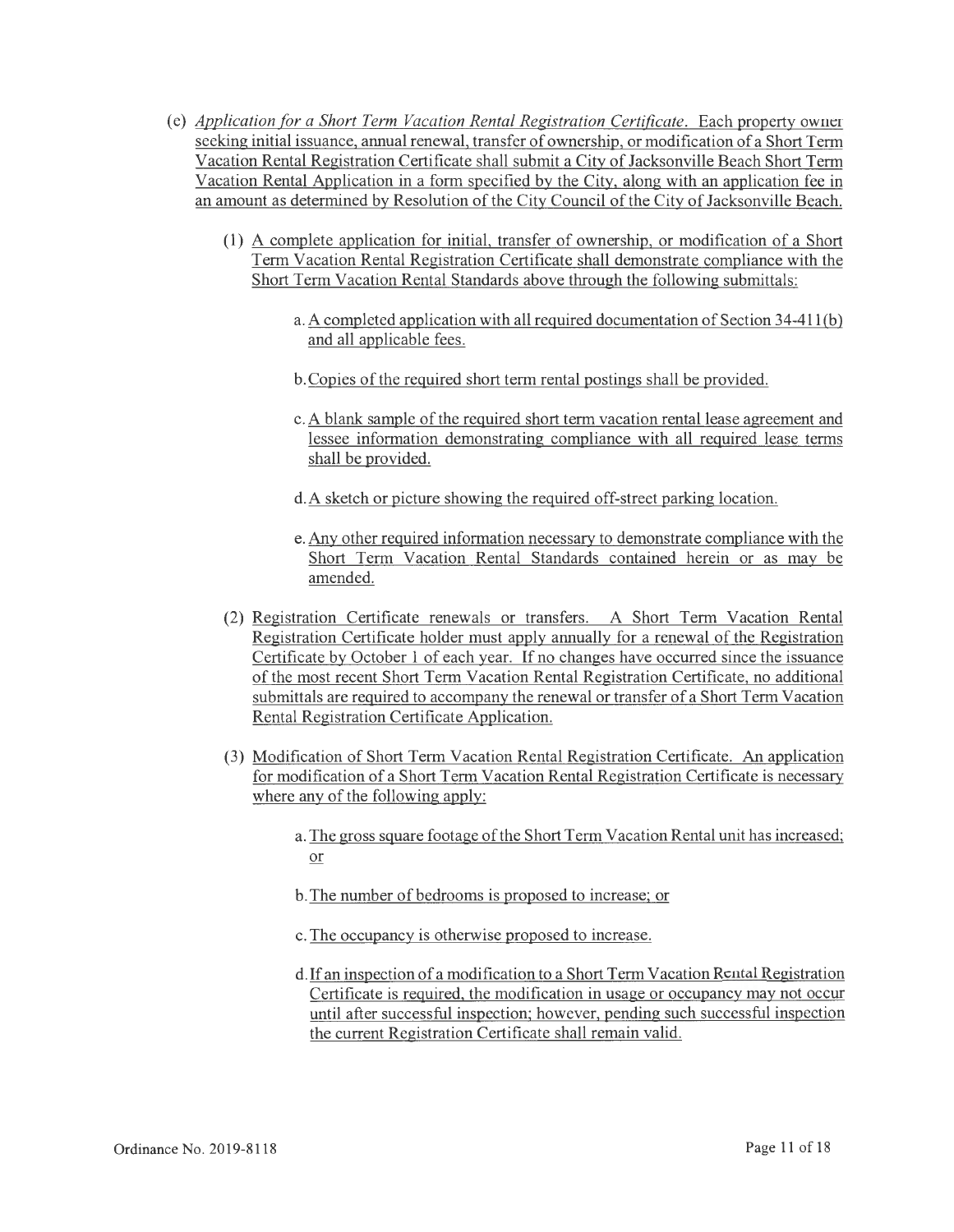- *(f)* Initial and routine compliance inspections of Short Term Vacation Rentals.
	- (1) An inspection of the Short Term Vacation Rental unit for compliance with this section is required prior to issuance of an initial Short Term Vacation Rental Registration Certificate.
		- a. The local fire official or designee shall be allowed entry and perform all inspections as permitted or required under this section or by Section 10-3.04 and Section 10-3.05, City of Jacksonville Beach Code of Ordinances.
		- b.If violations are found, all violations must be corrected and the Short Term Vacation Rental unit must be re-inspected prior to issuance of the initial Short Term Vacation Rental Registration Certificate.
		- c. An exception to the correction of violations as required in this subsection is made for any Short Term Vacation Rental seeking vested rights pursuant to subsection 34-411(m) to the extent that a vesting determination specifically provides such exemption.
	- (2) Once issued, a Short Term Vacation Rental unit must be properly maintained in accordance with the Short Term Vacation Rental Standards as defined in the section and may be re-inspected at the time of transfer of ownership, modification, or upon receipt of complaint related to non-compliance with the Florida Fire Prevention Code, Florida Building Code, and Section 509.215, Florida Statutes.
		- a. For an inspection, all violations must be corrected and re-inspected within thirty (30) calendar days.
		- b.Failure to correct inspection deficiencies in the timeframe provided shall result in the suspension of the Short Term Vacation Rental Registration Certificate until such time as the violation(s) is/are corrected and re-inspected.
	- (3) The inspections shall be made by appointment with the Short Term Vacation Rental Responsible Party.
		- a. If the inspector(s) has made an appointment with the Short Term Vacation Rental Responsible Party to complete an inspection and the Short Term Vacation Rental Responsible Party fails to admit the inspector(s) at the scheduled time, the owner shall be charged a "no show" fee in an amount as determined by Resolution of the City Council of the City of Jacksonville Beach to cover the inspection expense incurred.
	- (4) If the inspector(s) is denied admittance by the Short Term Vacation Rental Responsible Party or if the Short Term Vacation Rental unit is not passed in at least three  $(3)$ attempts to complete an initial or subsequent inspection, the inspector(s) shall provide notice of failure of inspection to the owner address as listed on the most recent Short Term Vacation Rental Registration Certificate or as listed on the Duval County Property Appraiser database.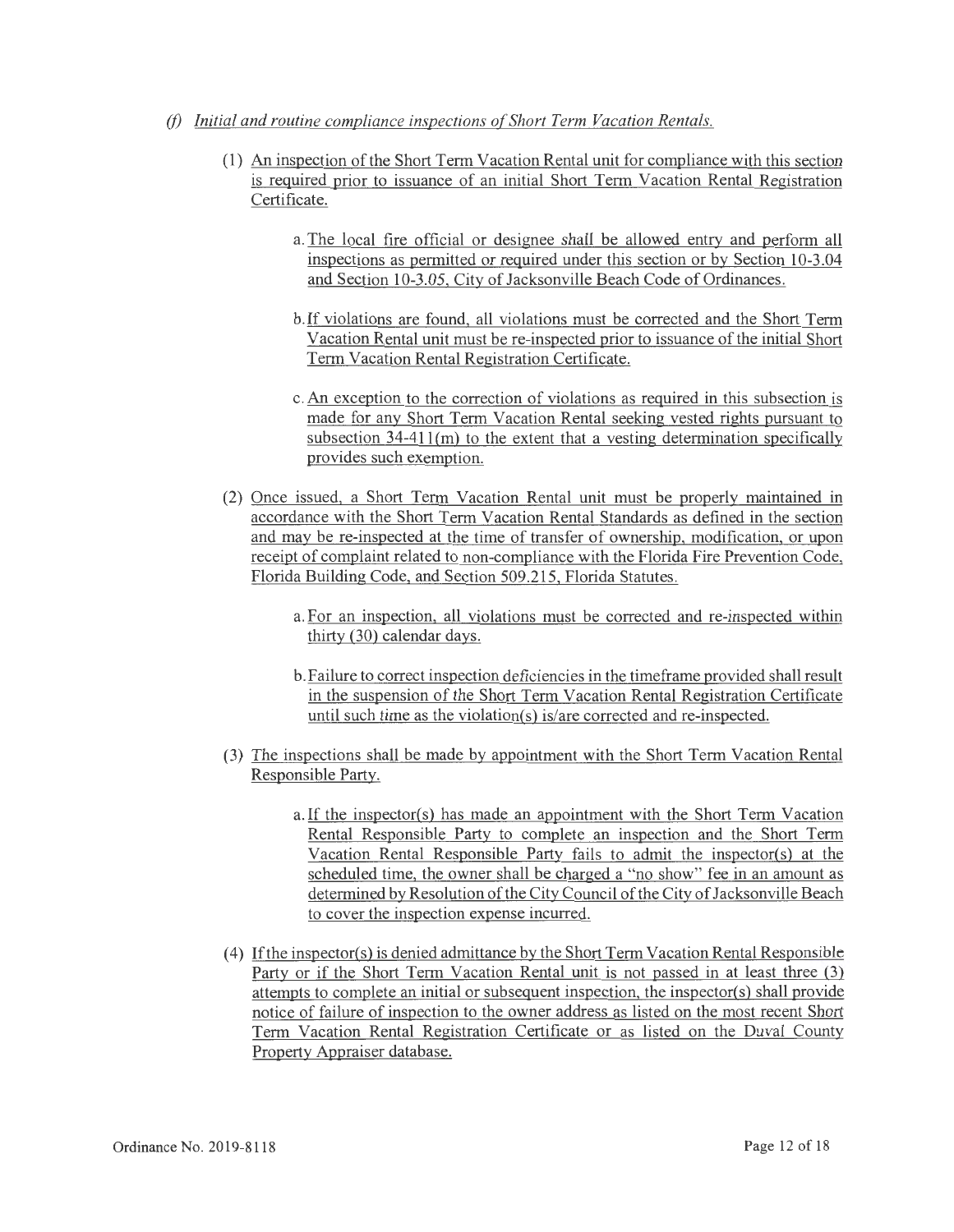- a. For an initial inspection, the notice of failure of inspection results in the Registration Certificate not being issued.
- b.For a subseguent inspection, the notice of failure of inspection is considered a violation pursuant to subsection  $34-411(f)(2)$  above and is subject to enforcement as provided herein.
- (g) *Short Term Va cation Rental Responsible Party.* 
	- (1) The purpose of the Short Term Vacation Rental Responsible Party is to respond to routine inspections, non-routine complaints, and any other more immediate problems related to the Short Term Vacation Rental of the property.
	- (2) The property owner or licensed agent may serve in this capacity or shall otherwise designate a Short Term Vacation Rental Responsible Party to act on their behalf.
	- (3) Any person eighteen (18) years of age or older may be designated by the owner or licensed agent provided they can perform the duties listed in subsection 34-411(g)(4) below.
	- (4) The duties of the Short Term Vacation Rental Responsible Party, whether the property owner or licensed agent, are as follows:
		- a. Be available by landline or mobile telephone at the listed phone number twenty-four (24) hours a day, seven (7) days a week and capable of handling any issues arising from the Short Term Vacation Rental use;
		- b.If necessary, be willing and able to come to the Short Term Vacation Rental unit within two (2) hours following notification from an occupant, the owner, or an official of the City of Jacksonville Beach to address issues related to the Short Term Vacation Rental.
		- c. Be authorized to receive service of any legal notice on behalf of the owner for violations of this section;
		- d.Be able to produce copies of the executed rental or lease agreement for current transient occupants, as needed by local authorities; and
		- e. Otherwise monitor the Short Term Vacation Rental unit at least once weekly to assure continued compliance with the requirements of this section.
	- (5) A property owner may change his or her designation of a Short Term Vacation Rental Responsible Party temporarily or permanently. However, there shall be only one (1) Short Term Vacation Rental Responsible Party for each Short Term Vacation Rental at any given time. To change the designated Short Term Vacation Rental Responsible Party, the property owner shall notify the City of Jacksonville Beach in writing on a form provided by the City for that purpose before any change in the designated Short Term Vacation Rental Responsible Party.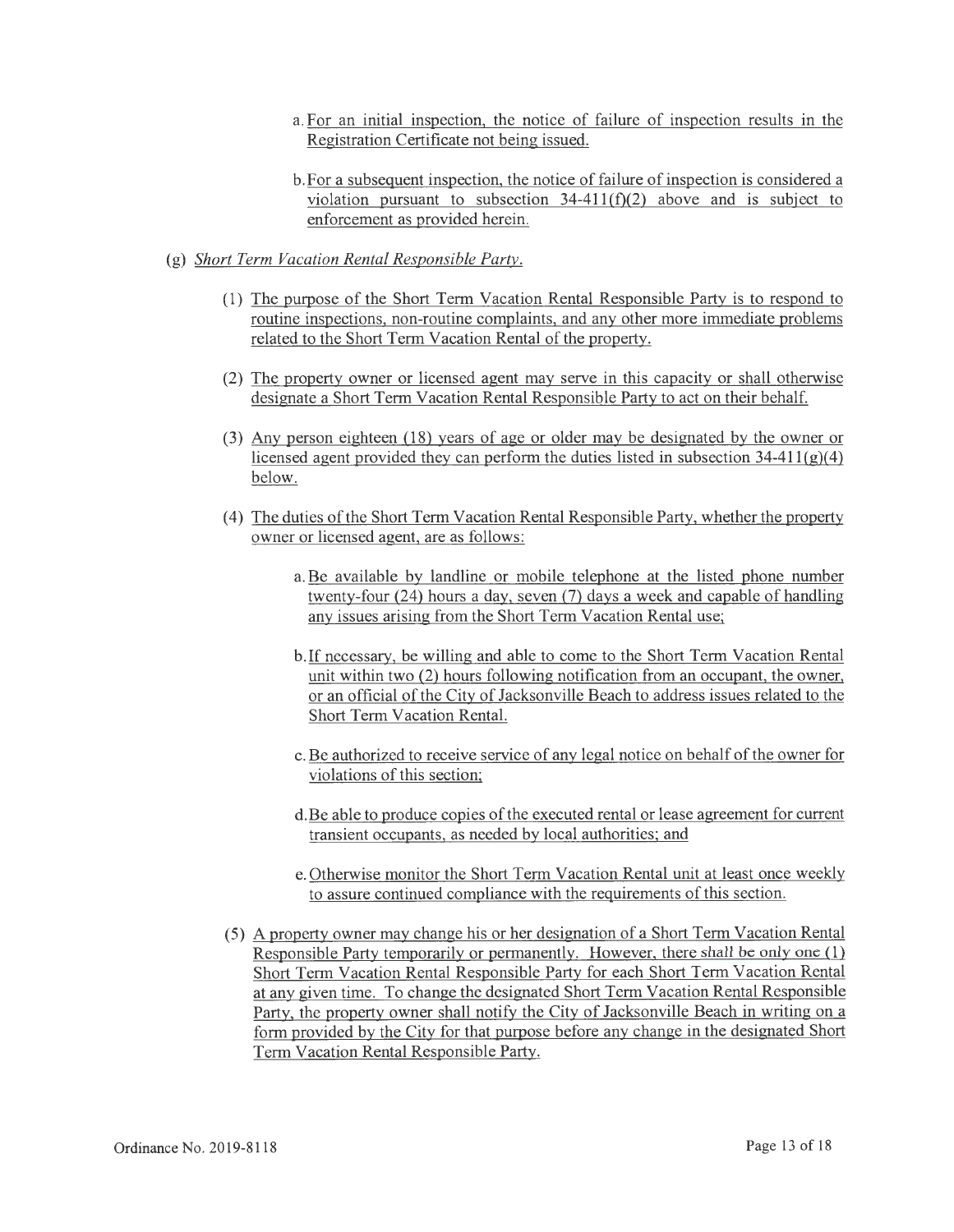- (h) *Short Term Vacation Rental Lease Agreement minimum provisions.* The rental or lease agreement must contain the following minimum information:
	- (1) Maximum occupancy of the Short Term Vacation Rental unit as permitted on the Short Term Vacation Rental Registration Certificate;
	- (2) The total number of vehicles allowed for the Short Term Vacation Rental unit not to exceed the number of off-street parking spaces available as designated on the Short Term Vacation Rental Registration Certificate; and
	- (3) A statement that all transient occupants must evacuate from the Short Term Vacation Rental upon posting of any evacuation order issued by local, state, or federal authorities.
	- ( 4) An executed copy of each lease agreement shall be maintained by the designated Responsible Party and made available for review by City fire, police, building or code enforcement officials upon request.
	- (5) A statement stating that "it is unlawful for a sexual offender or sexual predator to occupy this residence in violation of section 775.215, Florida Statutes precluding such residency within 1,000 feet of any school, child care facility, park, or playground."
- (i) *Required Short Term Vacation Rental Postings:* 
	- (1) On the back of or next to the main entrance door or on the refrigerator there shall be provided as a single page document the following information:
		- a. The name, address, and phone number of the Short Term Vacation Rental Responsible Party;
		- b. The maximum occupancy of the unit;
		- c.Notice that quiet hours are to be observed between 10:00 p.m. and 7:00 a.m. daily or in compliance with any and all City regulations;
		- d. The maximum number of vehicles that can be parked at the unit along with the location of the off-street parking spaces;
		- e. The days of solid waste pick-up and recycling;
		- f. Notice of sea turtle nesting season restrictions and sea turtle lighting usage as applicable;
		- g. The emergency numbers for local police and fire; and
		- h. The location of the nearest hospital.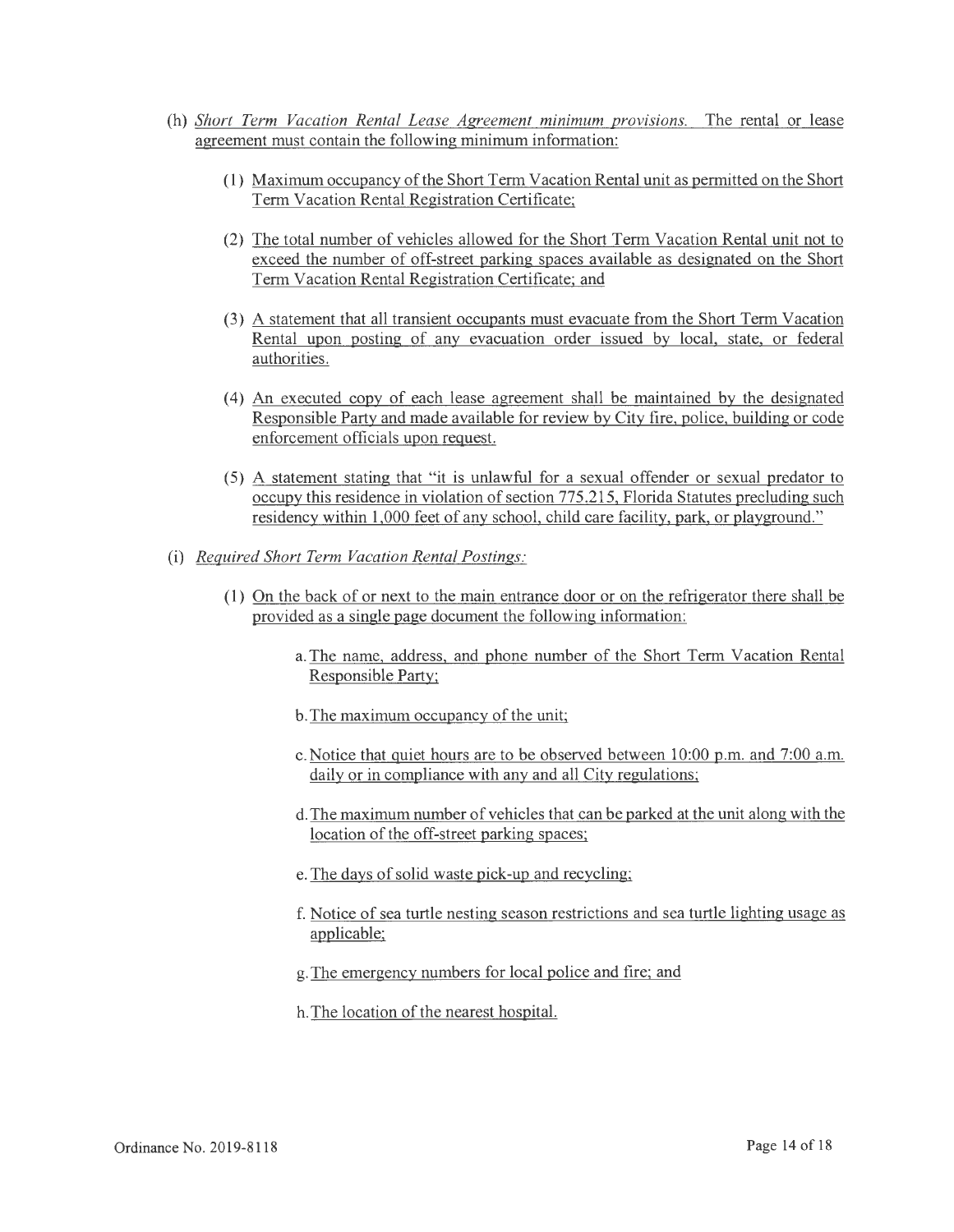- (j) *Offenses and Violations.* 
	- (1) Non-compliance with any provision of this section or its subsections shall constitute a violation of the City of Jacksonville Beach Code of Ordinances.
	- (2) Separate Violations. Each day a violation exists shall constitute a separate and distinct violation, except that occupancy violations shall be governed by subsection 34-411(1).
- (k) *Remedies/enforcement.* Violations of this section shall be subject to penalties as part of a progressive enforcement program with the primary focus on compliance and compatibility with adjoining properties, versus penalties and legal actions. To accomplish a safe and effective vacation rental program it is vital that a Short Term Vacation Rental Responsible Party is responsive and responsible in the management of the property for compliance with this section. Code enforcement activities will be in accordance with Florida Statutes Chapter 162 and the City of Jacksonville Beach Code of Ordinances.
	- ( 1) Warnings. Warnings shall be issued for first time violations and a reasonable time to correct the violation will be given. Such warnings may include notice to other agencies for follow up by such agencies, such as the Department of Business and Professional Regulation, the Department of Revenue, the Duval County Tax Collector, and the Duval County Property Appraiser, as applicable. Non-compliance with a correction compliance period shall result in the issuance of notice of violation.
	- (2) Fines. Fines per violation shall be as provided in Section 162.09, Florida Statutes, as may be amended, for per day, repeat, and irreparable or irreversible in nature violations.
	- (3) Enforcement Proceedings. Prosecution of code violations shall utilize Part 1 of Florida Statutes Chapter 162. The City Code Enforcement Special Magistrate shall be authorized to hold hearings, assess fines, and order other relief as provided in City of Jacksonville Beach Code of Ordinances, Chapter 2, Article VI.
	- ( 4) Additional Remedies. Nothing contained herein shall prevent the City of Jacksonville Beach from seeking all other available remedies which may include, but is not limited to, injunctive relief, liens, and other civil and criminal penalties as provided by law, as well as referral to other enforcing agencies.
- (1) *Vesting.* Existing, legally-established short term vacation rentals as defined in 34-41 l(a) as of January l, 2019 may become vested in the ways described below, provided they are otherwise in compliance with all other requirements contained herein.

To qualify for vesting, an existing short term vacation rental shall have until January 30, 2020 to make full and complete application for a Short Term Vacation Rental Registration Certificate and until April 30, 2020 to receive a Short Term Vacation Rental Registration Certificate in compliance with this Section of the Code of Ordinances of the City of Jacksonville Beach.

( 1) Rental agreement vesting. It is recognized that there may exist rental or lease agreement(s) for short term vacation rentals upon the effective date of this ordinance which may not be in compliance with the terms of this Section. Rental agreements entered into prior to the effective date of this ordinance shall be considered vested. All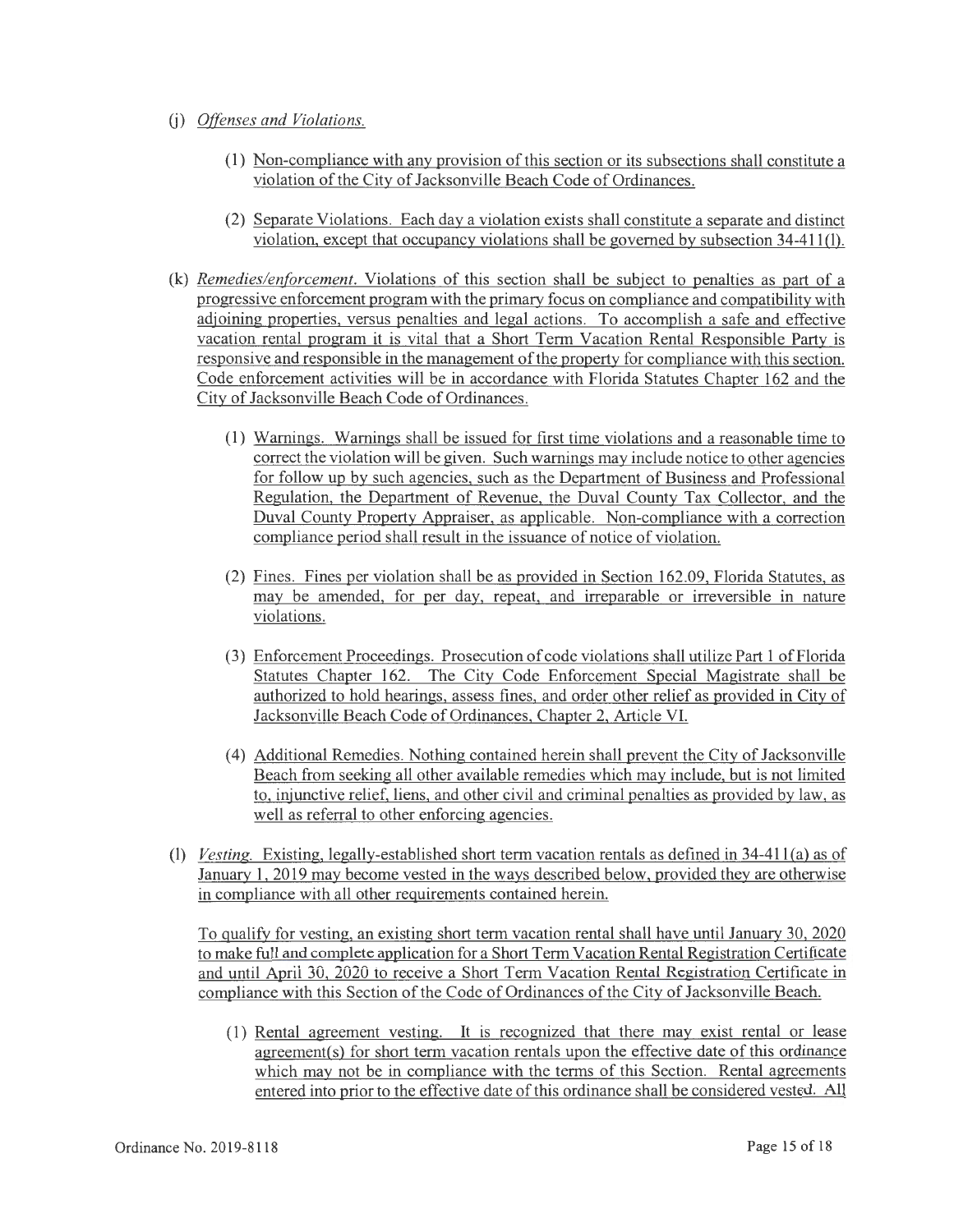such fully executed rental agreements shall be attached to the initial application for Short Term Vacation Rental Registration Certificate. No special vesting process or fee shall be required to obtain this vesting benefit other than demonstrating eligibility through the Short Term Vacation Rental Registration Certificate application process and providing copies of such rental or lease agreement(s).

- (2) Temporary vesting of certain safety requirements. Some existing short term vacation rentals may not meet the minimum life safety requirements as required in the Florida Fire Prevention Code, Florida Building Code, and Section 509.215, Florida Statutes. Correcting these measures may take some time to secure a licensed contractor, obtain the necessary permits, and complete the work. All short term vacation rentals shall have six (6) months from the effective date of this ordinance, or April 30, 2020, whichever is later, to comply with the physical changes required. No special vesting process or fee shall be required to obtain this vesting benefit other than demonstrating eligibility through the Short Term Vacation Rental Registration Certificate application process.
- (3) All vesting determinations and appeals.
	- a. All vesting determinations shall be made administratively by the Planning and Development Director.
	- b.An applicant may appeal an administrative determination by filing a petition with the City Manager within ten (10) business days of such determination.
	- c. The City Manager shall address the appeal within thirty (30) calendar days of receipt of a petition and consider only the Short Term Vacation Rental Application, the documents provided in support of vesting, the written petition of the applicant, and determination of staff.
	- d. The City Manager shall reverse the decision of the Planning and Development Director only if there is substantial competent evidence to support reversal.
	- e. The decision of the City Manager shall constitute final administrative action.
- ( 4) A vested use shall not transfer to a subsequent owner. A vested use is not transferrable to another short term vacation rental. Subsequent owners must make application and comply with the requirements of this Section.
- (5) If a vested use ceases for a period of six  $(6)$  months, then the vesting shall be considered to have lapsed and the short term vacation rental will be subject to all Short Term Vacation Rental Requirements as if a new application.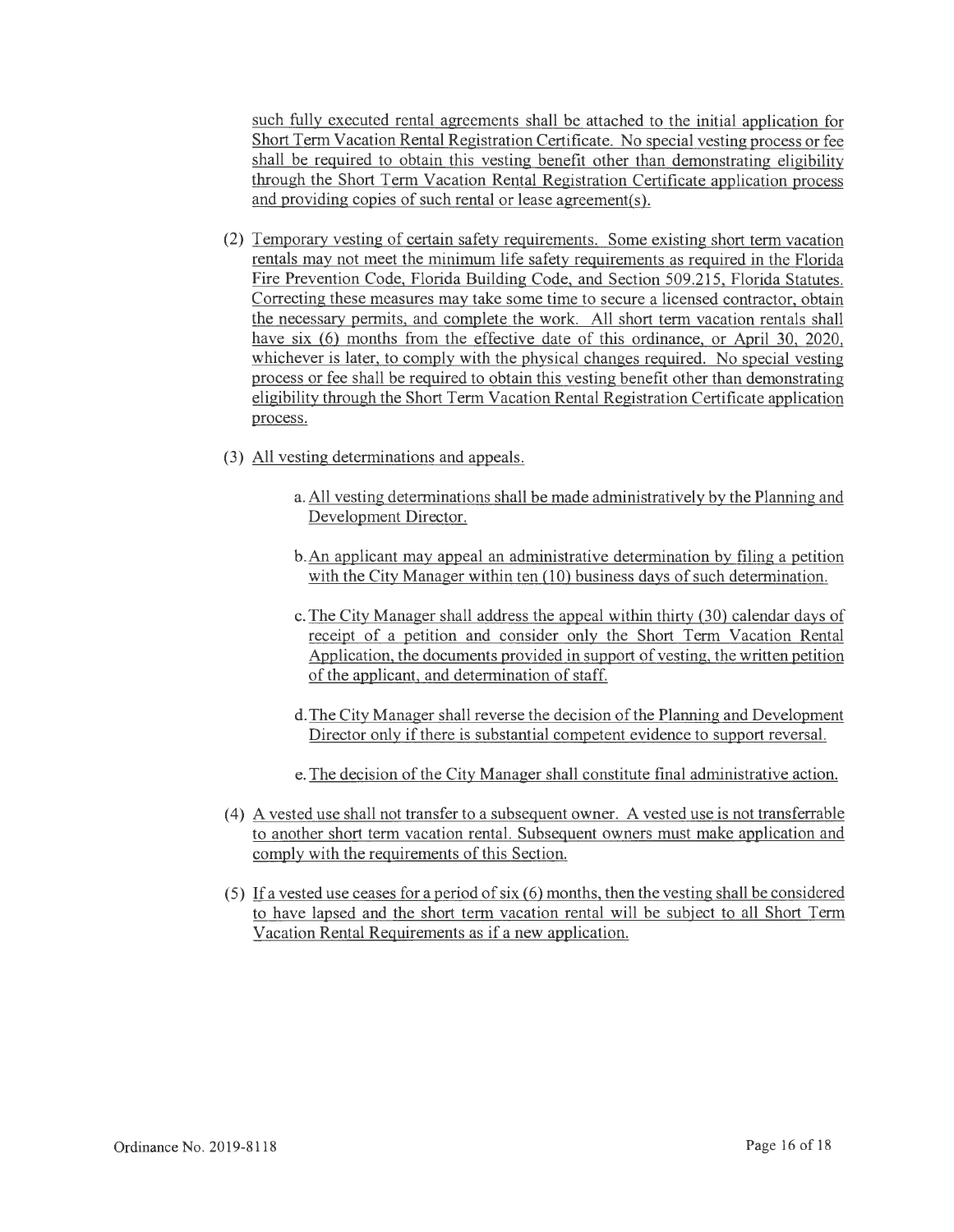**SECTION 4.** Amending Section 34-336. – Residential, single-family: RS-1, subsection (b) *Permitted uses* to read as follows:

(3) Short term vacation rentals.

**SECTION 5.** Amending Section 34-337. – Residential, single-family: RS-2, subsection (b) *Permitted uses* to read as follows:

(3) Short term vacation rentals.

 $\ddotsc$ 

 $\mathbb{R}$ 

 $\ddotsc$ 

 $\ddotsc$ 

 $\ddotsc$ 

 $\ldots$ 

**SECTION 6.** Amending Section 34-338. – Residential, single-family: RS-3, subsection (b) *Permitted uses* to read as follows:

(5) Short term vacation rentals.

**SECTION 7.** Amending Section 34-339. – Residential, multiple-family: RM-1, subsection (b) *Permitted uses* to read as follows:

(7) Short term vacation rentals.

 $\sim$  .

 $\ddotsc$ 

 $\ddotsc$ 

 $\ddotsc$ 

**SECTION 8.** Amending Section 34-340. - Residential, multiple-family: RM-2, subsection (b) *Permitted uses* to read as follows:

(7) Short term vacation rentals.

**SECTION 9.** Amending Section 34-341. – Commercial professional office: CPO, subsection (b) *Permitted uses* to read as follows:

(10) Short term vacation rentals.

 $\ddotsc$ 

 $\dddotsc$ 

**SECTION 10.** Amending Section 34-342. - Commercial limited: C-1 , subsection (b) *Permitted uses* to read as follows:

(27) Short term vacation rentals.

 $\ldots$ 

 $\ddotsc$ 

**SECTION 11.** Amending Section 34-343. - Commercial general: C-2, subsection (b) *Permitted uses* to read as follows:

(33) Short term vacation rentals.

 $\cdots$ 

 $\dddotsc$ 

**SECTION 12.** Amending Section 34-345. - Central business district: CBD, subsection (b) *Permitted uses* to read as follows: